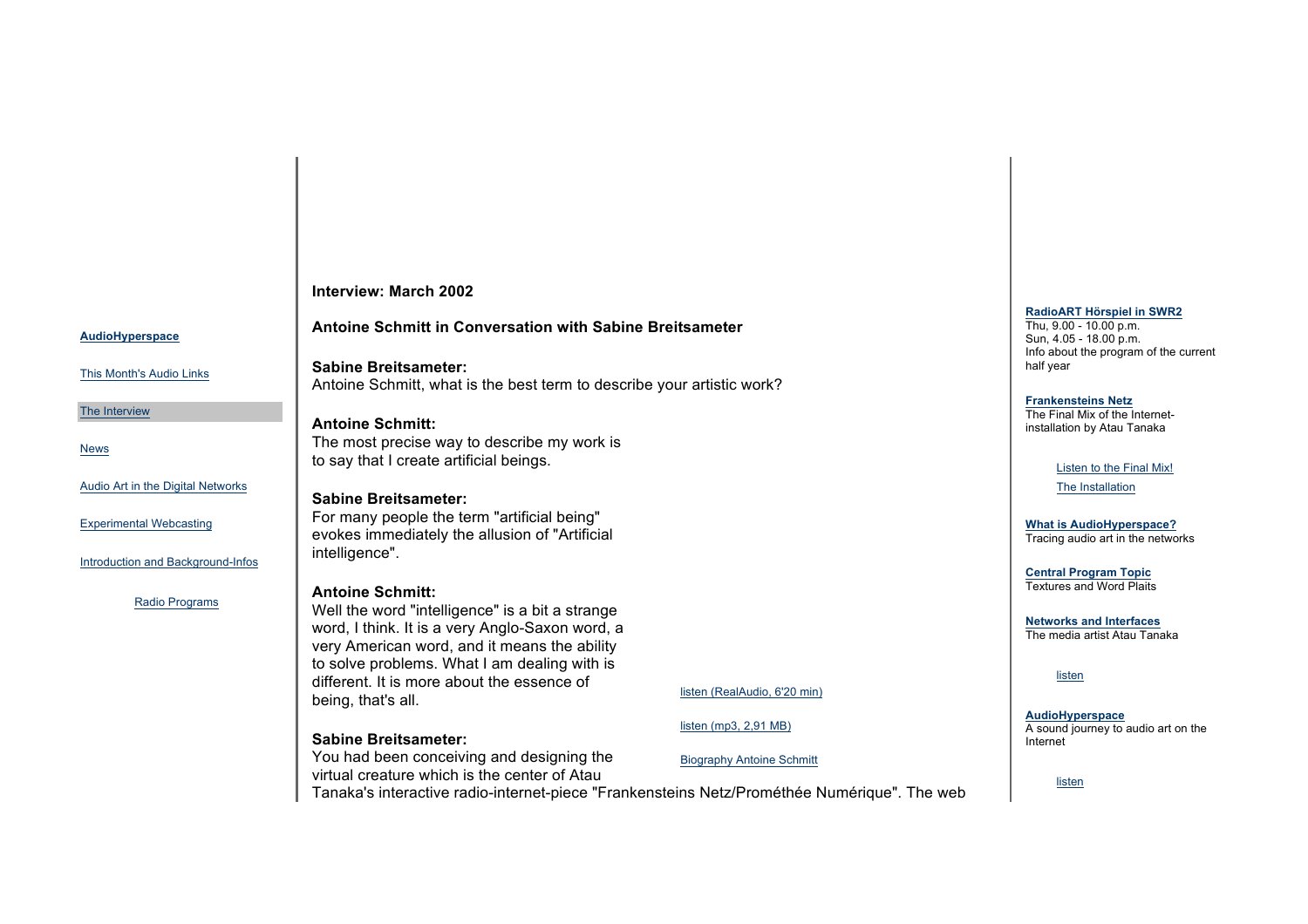visitors can feed it with audiovisual materials. How did you conceive the creature's motivation to interact with the web visitors?

#### **Antoine Schmitt:**

Basically the creature is seeking affection. That is the basic energy or force inside the creature. There are two reasons for this. The first is really the parallel with the Frankenstein creature, which had the same problem, because it was created out of the experiments of science. So it was not created for itsself, but for what it represented. So it lacked affection, and this why it suffered and why it killed everybody afterwards. Also, what is quite important in this project is that the visitors get attached to the creature. And having a creature that is demanding, is a very good way to attach the visitor.

### **Sabine Breitsameter:**

And in which way does the virtual creature get attached to the visitor in "Frankensteins Netz"?

# **Antoine Schmitt:**

It recognizes the person who is coming back to it. So it can have a special relationship with this visitor: for example, it is going to show the images, that this visitor gave him the last time and play his sounds that this special visitor gave it the last time. Also it is going to send special e-mail- and SMS-messages to each visitor depending on when they came for the last time. So as the creature is having a special relationship with each visitor, I think, the visitor is having a special relationship with the creature, too.

# **Sabine Breitsameter:**

This conceiving and designing of life-like behaviour needs a relational database and a lot of creative programming. What does this artistic programming mean to you?

# **Antoine Schmitt:**

I think, programming is like clay or paint - not painting, but paint. And it is just matter, something that you mould and you shape. And once you attain a certain level of professionality or habit - I don't know - there is not any more a dialectic between the idea and this matter that is moulded.

# **Sabine Breitsameter:**

How do you conceive hehaviour? Are there theories, on which your work is based?

# **Antoine Schmitt:**

Psychology, psychoanalysis and philosophy are the two main source of inspiration for me to try to

**Conversations in the Internet** Sonic interactivity on the Web

#### listen

**Sabine Breitsameter** Information and Biography